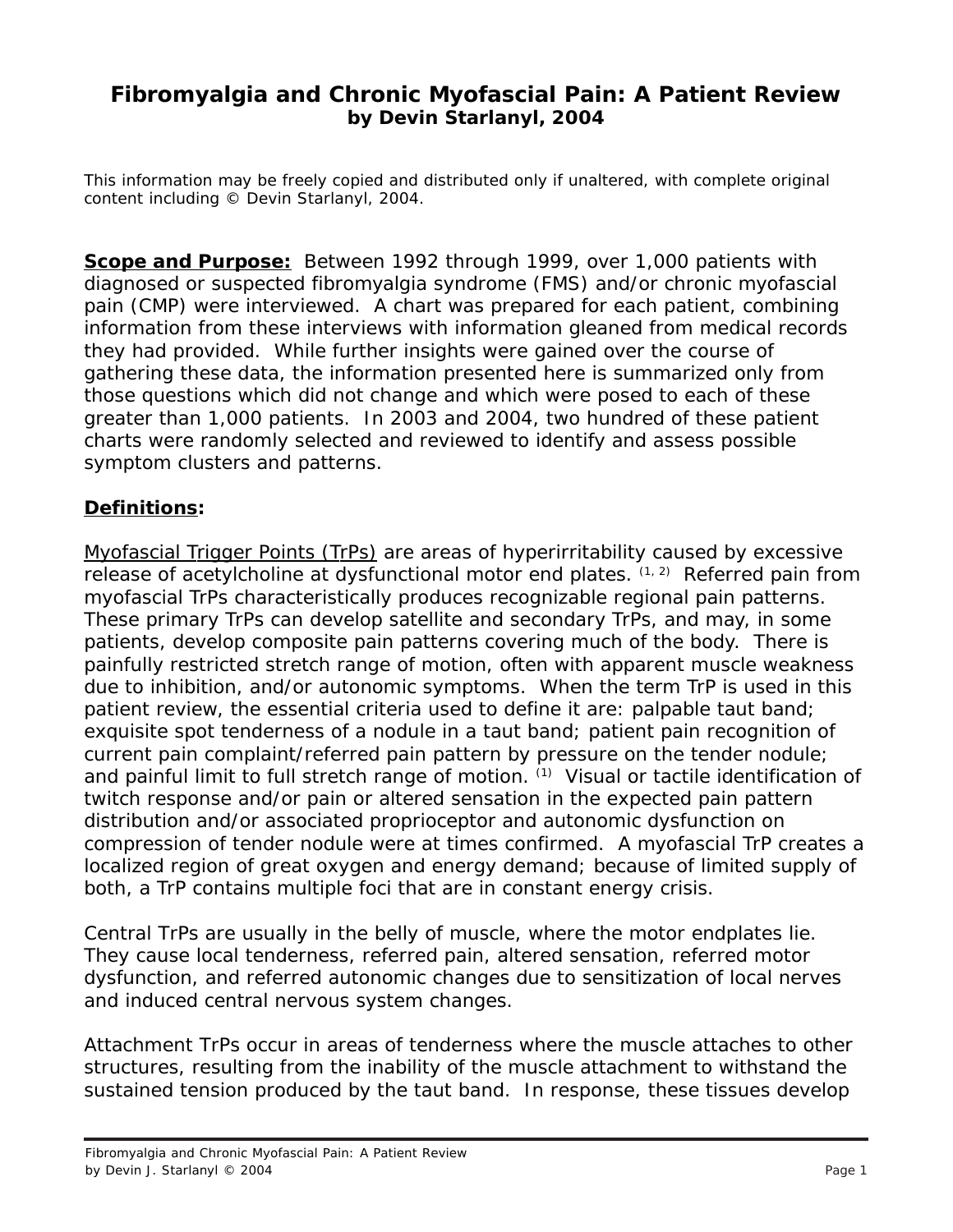changes that are likely to produce irritants which could sensitize local nociceptors.  $(1, p 76)$  Attachment TrPs are caused by the sustained tension of central TrP-involved muscle fibers.

Chronic Myofascial Pain (CMP) is used in this review to describe those conditions when a primary TrP has developed secondary and/or satellite TrPs, whether these be active or latent, in more than one quadrant; or if there are tissue changes such as fibrosis or multiple attachment TrPs associated with one or more primary TrPs. CMP is not to be confused with the generalized term, "chronic pain syndrome", which is often dismissed as psychological, nor used as synonymous with temporomandibular dysfunction. In CMP, the layers of fascia tend to stick to other microscopic fascial layers and to other tissues. The fascia loses elasticity, and this process compromises function, causes muscle weakness and may cause pain. Autonomic function and proprioception may be disturbed. Chronic myofascial pain is a primary cause of disability, and may develop secondary to trauma such as low back surgery, cervical whiplash, overuse, or repetitive strain. CMP often complicates other medical illnesses and injuries.

Fibromyalgia Syndrome (FMS) as used in this review refers to the American College of Rheumatology research definition of widespread pain and mild or greater tenderness in greater than or equal to 11 of 18 tender point sites. (3) FMS is essentially a centrally generated hypersensitivity to painful stimuli. <sup>(4)</sup> There is also body-wide allodynia, the sensation of pain from normally non-painful stimuli. Lack of restorative sleep is a common symptom. (5) It is vitally important to understand that FMS is not primarily a musculoskeletal condition, but is a dysfunction of the central nervous system function.

## **Observations:**

| Post-nasal drip                    | 189 |
|------------------------------------|-----|
| Fatigue                            | 160 |
| Sleep unrestorative                | 149 |
| Short term memory impairment       | 144 |
| Trouble concentrating              | 144 |
| Sensitivity to cold                | 143 |
| Morning stiffness                  | 142 |
| Numbness/tingling                  | 131 |
| Difficulty getting out known words | 127 |
| Muscle twitching                   | 127 |
| Nail ridges                        | 125 |
| Handwriting difficulties/pain      | 124 |
| Headaches                          | 124 |
| Irritable bowel                    | 121 |
| Mood swings                        | 118 |
| Weak ankles                        | 118 |
| Carbohydrate cravings              | 117 |
| Unaccountable irritability         | 114 |

### Table 2. Symptoms in Alphabetical Order

| Adrenalin surges                 | 21  |
|----------------------------------|-----|
| Allergies                        | 73  |
| Appendicitis-like pains          | 49  |
| Balance problems/staggering gait | 88  |
| Belly fat pad                    | 15  |
| <b>Bloating</b>                  | 102 |
| Bothered by pressure of glasses/ |     |
| headbands/coats                  | 57  |
| Breast pain                      | 70  |
| <b>Bruising</b>                  | 45  |
| <b>Bruxism</b>                   | 54  |
| <b>Buckling knee</b>             | 102 |
| <b>Burping</b>                   | 14  |
| Carbohydrate cravings            | 117 |
| Carpal-tunnel-like pain          | 64  |
| Chest pain                       | 24  |
| Chest tightness                  | 29  |
| Chocolate cravings               | 109 |
|                                  |     |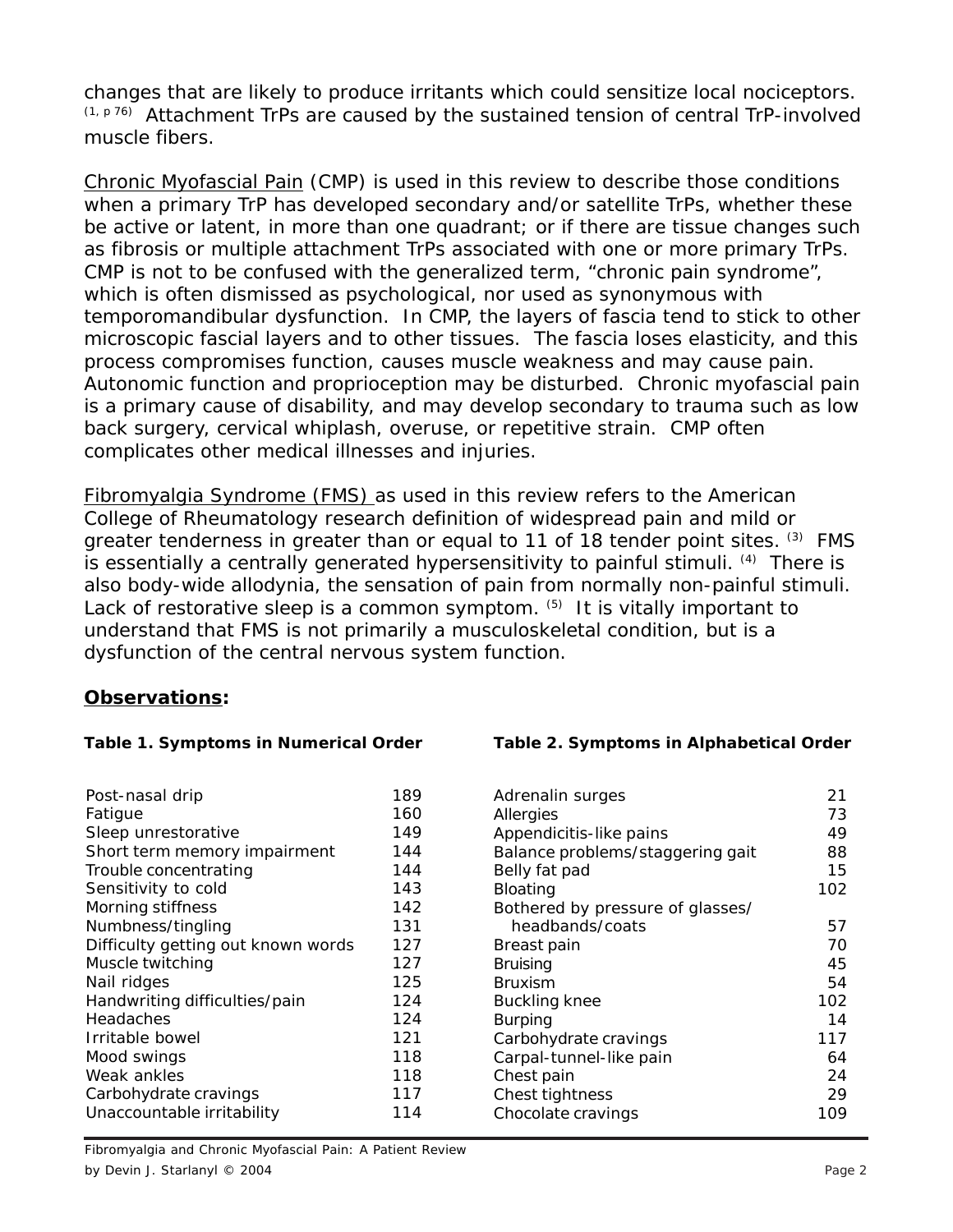| Stair climbing problems           | 113 |
|-----------------------------------|-----|
| Irritable bladder                 | 111 |
| Tinnitus                          | 111 |
| Dizziness when head turned fast   | 110 |
| Chocolate cravings                | 109 |
| Sensitivity to odors              | 109 |
| Confusional states                | 107 |
| FMS/MPS sinus syndrome            | 106 |
| Sensory overload                  | 106 |
| <b>TMJD</b>                       | 106 |
| Sensitivity to light              | 104 |
| Bloating                          | 102 |
|                                   |     |
| <b>Buckling knee</b>              | 102 |
| Swollen glands                    | 102 |
| Cries easily                      | 101 |
| Vision Perception problems        | 101 |
| Weight gain                       | 101 |
| Free-floating anxiety             | 100 |
| Hypoglycemic symptoms             | 100 |
| Shortness of breath               | 100 |
| Problems holding arms over head   | 98  |
| Directional disorientation        | 93  |
| Sciatica                          | 93  |
| Reflux esophagitis/heartburn      | 92  |
| Low back pain                     | 91  |
| Balance problems/staggering gait  | 88  |
| Diffuse swelling                  | 87  |
| Growing pains                     | 87  |
| Sensitivity to humidity           | 86  |
| Sensitivity to pressure changes   | 85  |
| Heart attack like pain            | 84  |
| Nausea                            | 84  |
| Sore throat                       | 84  |
| Difficulty swallowing             | 83  |
| Sensitivity to mold/yeast         | 82  |
| Delayed reactions to overdoing it | 81  |
| Night driving difficulty          | 81  |
|                                   |     |
| Unexplained toothaches            | 80  |
| Panic attacks                     | 77  |
| Leg cramps - lower                | 76  |
| Sensitivity to heat               | 76  |
| Ear Itchy                         | 75  |
| Weak/painful grip                 | 75  |
| FMS/MPS foot                      | 74  |
| Groin pain                        | 74  |
| Allergies                         | 73  |
| Cramps (GI)                       | 71  |
| Itching/rashes                    | 71  |
| Pelvic pain                       | 71  |
| Breast pain                       | 70  |
| Shin splint-type pain             | 70  |
| Menstrual problems                | 69  |
| Vision Blurry                     | 67  |
|                                   |     |

### **Table 1. Symptoms in Numerical Order Table 2. Symptoms in Alphabetical Order**

| Choking on saliva                       | 7              |
|-----------------------------------------|----------------|
| Chronic cough                           | 28             |
| Confusional states                      | 107            |
| Cramps (GI)                             | 71             |
| Cries easily                            | 101            |
| Deep hip pain                           | 19             |
| Delayed reactions to overdoing it       | 81             |
| Depression                              | 47             |
| Difficulty getting out known words      | 127            |
| Difficulty swallowing                   | 83             |
| Diffuse swelling                        | 87             |
| Directional disorientation              | 93             |
| Disrupted fat metabolism                | 32             |
| Dizziness when head turned fast         | 110            |
| Drooling in sleep                       | 66             |
| Dry nares with bleeding                 | 22             |
| Dysnomia                                | 8              |
| Ears:                                   |                |
| Aches                                   | 41             |
| Dysfunction                             | 6              |
| Itchy                                   | 75             |
| Pain                                    | 3              |
| Stuffy                                  | $\overline{4}$ |
| Electromagnetic sensitivity             | 61             |
| Eye dysfunction                         | 11             |
| Eye/ear pain/dysfunction                | 33             |
| Eye pain                                | 5              |
| Family clustering                       | 62             |
| Fatigue                                 | 160            |
| Feeling continued movement              |                |
| in car after stopping                   | 55             |
| Fibrocystic breasts                     | 59             |
| First steps in morning-walking on nails | 44             |
| FMS/MPS foot                            | 74             |
| FMS/MPS sinus syndrome                  | 106            |
| Free-floating anxiety                   | 100            |
| "Fugue" type states                     | 66             |
| Groin pain                              | 74             |
| Growing pains                           | 87             |
| Hair loss                               | 16             |
| Hands hurt in cold water                | 56             |
| Handwriting difficulties/pain           | 124            |
| Headaches                               | 124            |
| Hears florescent lights                 | 9              |
| Heart attack like pain                  | 84             |
| Heartbeat:                              |                |
| Fluttery                                | 40             |
|                                         | 47             |
| Irregular<br>Rapid                      | 51             |
|                                         | 63             |
| Hyper-sensitive nipples                 | 100            |
| Hypoglycemic symptoms                   |                |
| Immune dysfunction                      | 19             |
| Impotence                               | 6              |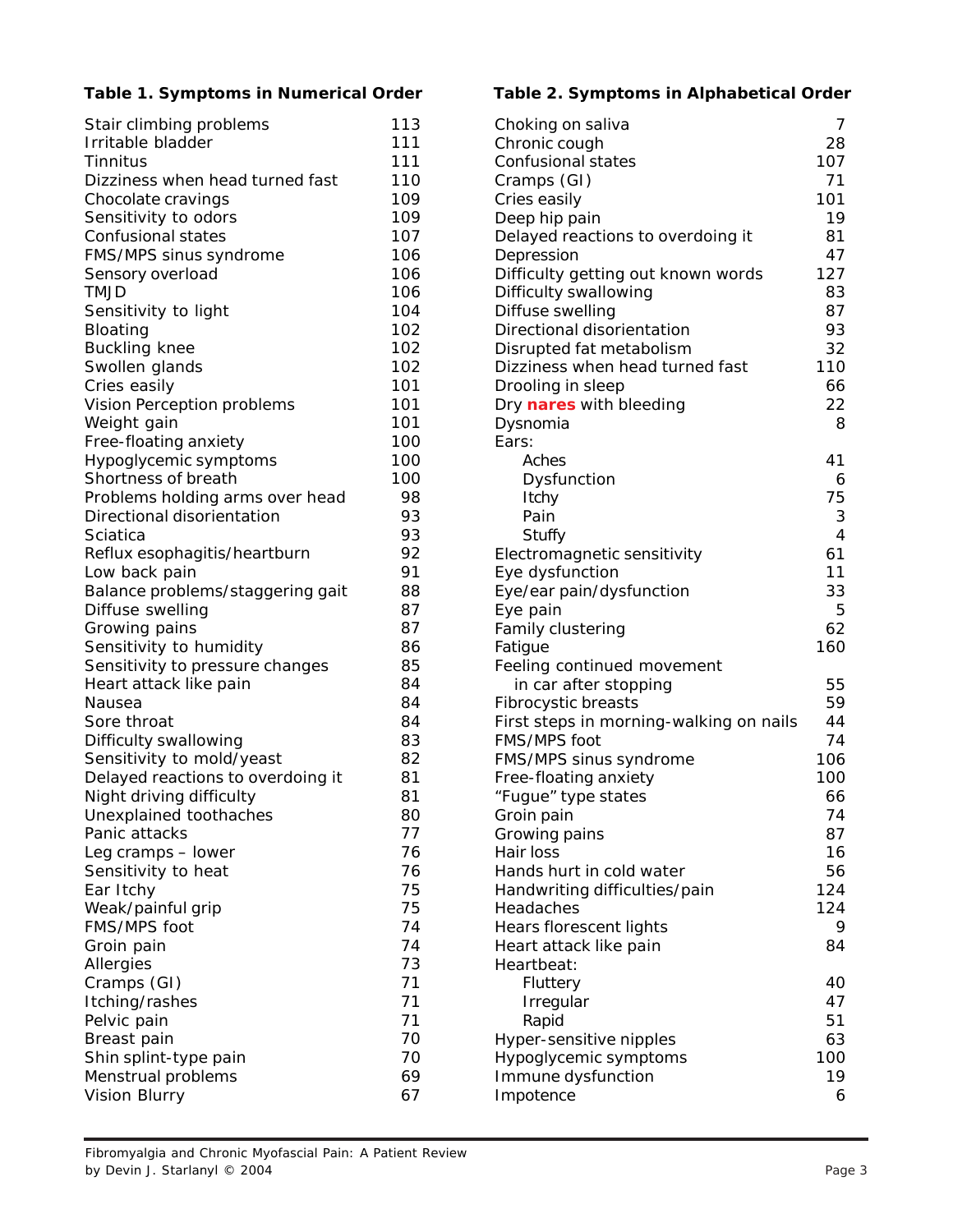| Drooling in sleep                     | 66 |
|---------------------------------------|----|
| "Fugue" type states                   | 66 |
| Carpal-tunnel-like pain               | 64 |
| Migraines                             | 64 |
| Vision Changing                       | 64 |
| Hyper-sensitive nipples               | 63 |
| Meralgia paresthetica (numbness/      |    |
| tingling outer thigh)                 | 63 |
| Myoclonus (muscle movements/          |    |
| jerks/night)                          | 63 |
| Tight hamstrings                      | 63 |
| Family clustering                     | 62 |
| Restless leg syndrome                 | 62 |
| Electromagnetic sensitivity           | 61 |
| <b>PMS</b>                            | 61 |
| Sore spot on top of head              | 61 |
| <b>Tight Achilles tendons</b>         | 60 |
| Fibrocystic breasts                   | 59 |
| Bothered by pressure of glasses/      |    |
| headbands/coats                       | 57 |
| Hands hurt in cold water              | 56 |
| Leg cramps - upper                    | 56 |
| Feeling continued movement            |    |
| in car after stopping                 | 55 |
| Stripe/check patterns cause dizziness | 55 |
| <b>Bruxism</b>                        | 54 |
| Painful intercourse                   | 54 |
| Mottled skin                          | 53 |
| <b>Heartbeat Rapid</b>                | 51 |
| Thumb pain/tingling numbness          | 51 |
| Appendicitis-like pains               | 49 |
| Thick secretions                      | 48 |
| Depression                            | 47 |
| Heartbeat Irregular                   | 47 |
| <b>Sweats</b>                         | 47 |
| <b>Bruising</b>                       | 45 |
| Scars easily                          | 45 |
| First steps in morning-               |    |
| walking on nails                      | 44 |
| Leg cramps                            | 43 |
| Unable to recognize                   |    |
| familiar surroundings                 | 42 |
| Ear Aches                             | 41 |
| Morton's foot                         | 41 |
| Weakness                              | 41 |
| <b>Heartbeat Fluttery</b>             | 40 |
| Lack of endurance                     | 40 |
| Stiff neck                            | 40 |
| Tilted feeling when cornering in car  | 39 |
| Eye/ear pain/dysfunction              | 33 |
| Disrupted fat metabolism              | 32 |
| Normal low temperature                | 32 |
| Vision Double                         | 31 |
|                                       |    |

### **Table 1. Symptoms in Numerical Order Table 2. Symptoms in Alphabetical Order**

| Ingrown hairs                        | 11        |
|--------------------------------------|-----------|
| Irritable bladder                    | 111       |
| Irritable bowel                      | 121       |
| Itching/rashes                       | 71        |
| Lack of endurance                    | 40        |
| Leg cramps                           | 43        |
| Leg cramps - lower                   | 76        |
| Leg cramps - upper                   | 56        |
| Low back pain                        | 91        |
| Menstrual problems                   | 69        |
| Meralgia paresthetica (numbness/     |           |
| tingling outer thigh)                | 63        |
| Migraines                            | 64        |
| Mood swings                          | 118       |
| Morning stiffness                    | 142       |
| Morton's foot                        | 41        |
| Motor coordination problems          | 29        |
| Mottled skin                         | 53        |
| Muscle twitching                     | 127       |
| Myoclonus (muscle movements/         |           |
| jerks/night)                         | 63        |
| Nail ridges                          | 125       |
| Nails that curve under               | 21        |
| Nausea                               | 84        |
| Night driving difficulty             | 81        |
| Night sweats                         | 25        |
| Normal low temperature               | 32<br>131 |
| Numbness/tingling                    | 54        |
| Painful intercourse<br>Panic attacks | 77        |
|                                      | 71        |
| Pelvic pain<br><b>PMS</b>            | 61        |
| Post-nasal drip                      | 189       |
| Problems holding arms over head      | 98        |
| Reflux esophagitis/heartburn         | 92        |
| Restless leg syndrome                | 62        |
| Raynaud's                            | 18        |
| Scars easily                         | 45        |
| Sciatica                             | 93        |
| Sensitivity to:                      |           |
| blackfly/mosquito bites              | 25        |
| cold                                 | 143       |
| environmental                        | 28        |
| heat                                 | 76        |
| humidity                             | 86        |
| light                                | 104       |
| mold/yeast                           | 82        |
| odors                                | 109       |
| pressure changes                     | 85        |
| Sensory overload                     | 106       |
| Shin splint-type pain                | 70        |
| Shortness of breath                  | 100       |
| Short-term memory impairment         | 144       |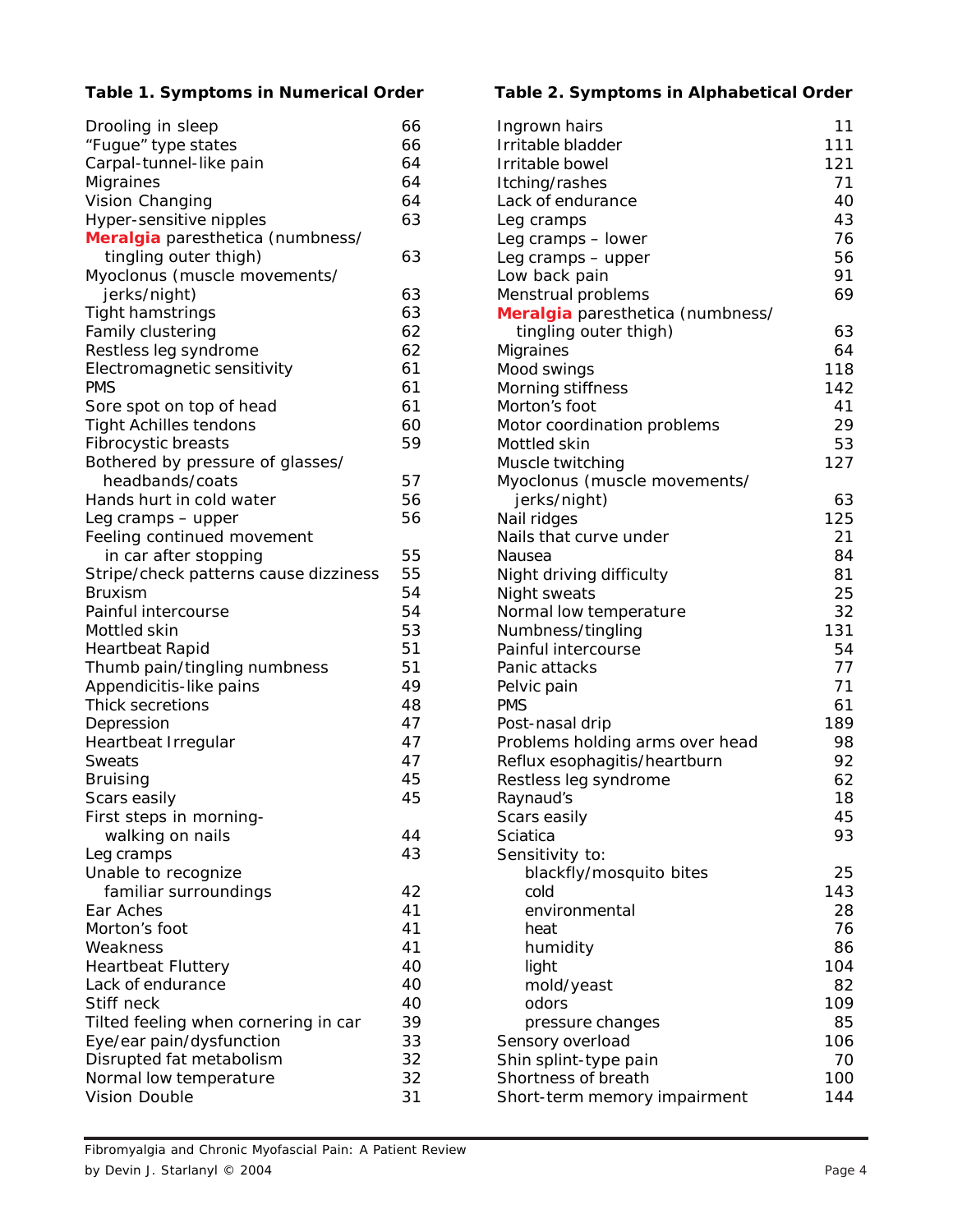| Chest tightness                        | 29             |
|----------------------------------------|----------------|
| Motor coordination problems            | 29             |
| Chronic cough                          | 28             |
| Sensitivity to environmental           | 28             |
| Night sweats                           | 25             |
| Sensitivity to blackfly/mosquito bites | 25             |
| Chest pain                             | 24             |
| Dry nares with bleeding                | 22             |
| Adrenalin surges                       | 21             |
| Nails that curve under                 | 21             |
| Weight loss                            | 21             |
| Vision "Floaters"                      | 20             |
| Deep hip pain                          | 19             |
| Immune dysfunction                     | 19             |
| Raynaud's                              | 18             |
| Hair loss                              | 16             |
| Sleep Apnea                            | 16             |
| Belly fat pad                          | 15             |
| <b>Burping</b>                         | 14             |
| Eye dysfunction                        | 11             |
| Ingrown hairs                          | 11             |
| Tennis elbow                           | 11             |
| Hears florescent lights                | 9              |
| Dysnomia                               | 8              |
| Choking on saliva                      | 7              |
| Ear Dysfunction                        | 6              |
| Impotence                              | 6              |
| Eye pain                               | 5              |
| Sicca                                  | 5              |
| Ear Stuffy                             | $\overline{4}$ |
| Ear Pain                               | 3              |
|                                        |                |
|                                        |                |

### **Table 1. Symptoms in Numerical Order Table 2. Symptoms in Alphabetical Order**

| Sicca                                 | 5   |
|---------------------------------------|-----|
| Sleep:                                |     |
| Apnea                                 | 16  |
| Unrestorative                         | 149 |
| Sore spot on top of head              | 61  |
| Sore throat                           | 84  |
| Stair climbing problems               | 113 |
| Stiff neck                            | 40  |
| Stripe/check patterns cause dizziness | 55  |
| Sweats                                | 47  |
| Swollen glands                        | 102 |
| Tennis elbow                          | 11  |
| Thick secretions                      | 48  |
| Thumb pain/tingling numbness          | 51  |
| <b>Tight Achilles tendons</b>         | 60  |
| <b>Tight hamstrings</b>               | 63  |
| Tilted feeling when cornering in car  | 39  |
| Tinnitus                              | 111 |
| <b>TMJD</b>                           | 106 |
| Trouble concentrating                 | 144 |
| Unable to recognize                   |     |
| familiar surroundings                 | 42  |
| Unaccountable irritability            | 114 |
| Unexplained toothaches                | 80  |
| Vision:                               |     |
| Blurry                                | 67  |
| Changing                              | 64  |
| Double                                | 31  |
| "Floaters"                            | 20  |
| Perception problems                   | 101 |
| Weak ankles                           | 118 |
| Weak/painful grip                     | 75  |
| Weakness                              | 41  |
| Weight gain                           | 101 |
| Weight loss                           | 21  |

# **Comments:**

Of the 200 patients, 189 had either FMS, CMP or both. The remaining 11 patients were those who had only been suspected to have these conditions and their data are not included here. Symptoms from these 189 patients are presented in Tables 1 and 2. To diagnose these conditions, the diagnostician must be familiar with single muscle TrPs, combined and overlapping complex TrP pain patterns, and CMP occurring in the context of other conditions such as FMS. In many cases, the TrP component had been undiagnosed or misdiagnosed. Some of these patients had CMP only on one side, or only on the upper or lower half of the body. Many had TrPs in at least three quadrants. Some had TrPs in all quadrants, with multiple TrPs occurring in many layers of many muscles. Some had lack of muscle definition due to severe fibrosis. That is long-standing, full-blown bodywide CMP. By the time a patient reaches that state of CMP, there are usually multiple perpetuating factors. Many of these patients had both FMS and CMP, as well as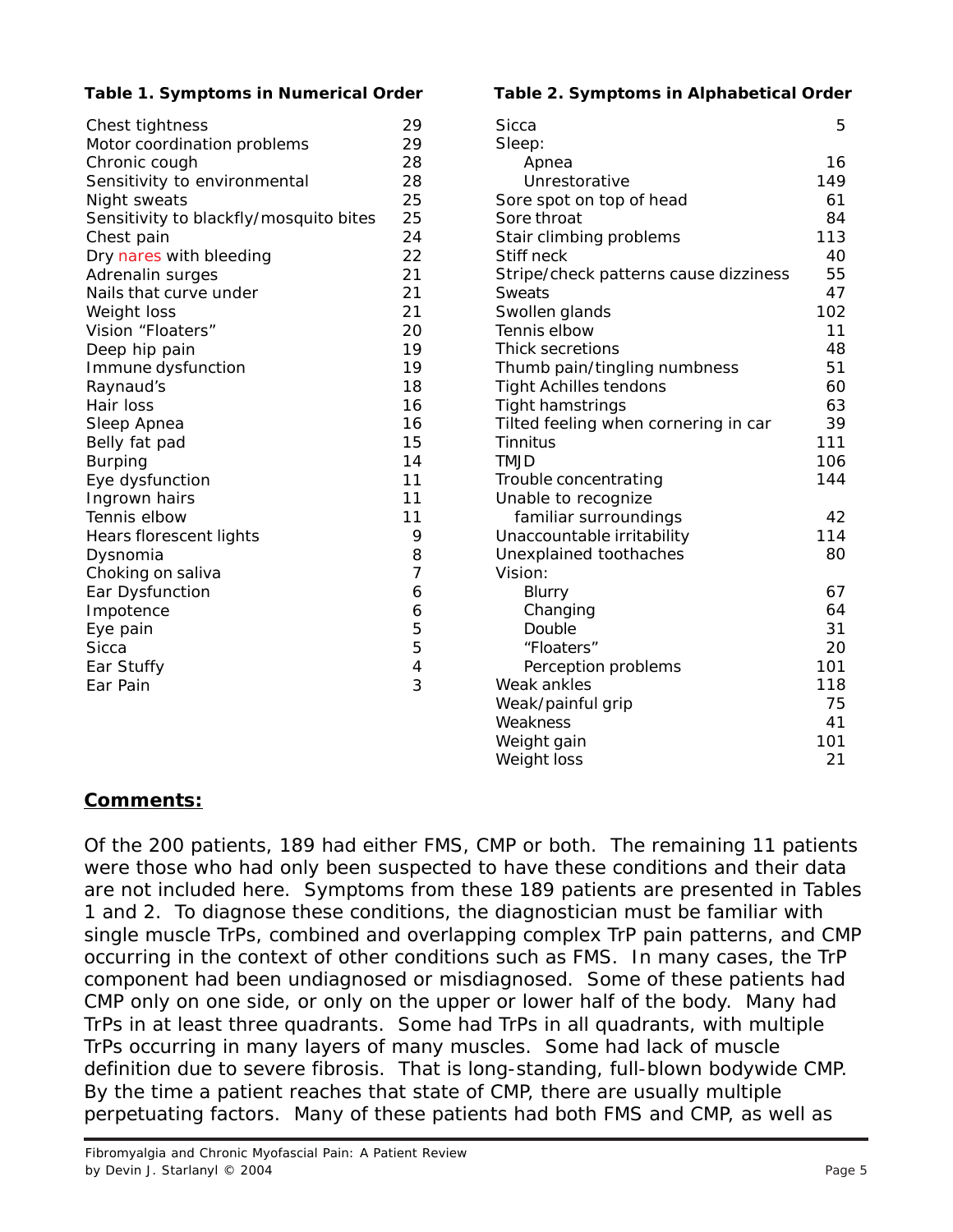other conditions, and some patients had been exposed to work hardening, weight training and other inappropriate physical therapy.

For many years, the emphasis has been on *pain* caused by myofascial TrPs, because the pain can be so prominent. *But TrPs can also cause muscle weakness and restricted range of motion***.** Physical and occupational therapists, as well as doctors, often recommend strengthening exercises with myofascial TrPs without understanding that it is the TrP that is inhibiting the muscle and making it weak. *You cannot strengthen a muscle with a trigger point*. The muscle is already contractured and tight. Strengthening exercises and repetition exercises will worsen the TrP, and may cause the development of satellite and secondary TrPs.

Some of the latter patients did not have full-blown CMP when they started the inappropriate therapies, but were disabled by the time they finished or dropped out of the training. "A considerable portion of the chronic pain due to myofascial TrPs could have been prevented by prompt diagnosis with appropriate treatment...When the myofascial nature of pain is unrecognized...the symptoms are likely to be diagnosed as neurotic, psychogenic, or behavioral. This adds frustration and self-doubt to the patient's misery and blocks appropriate diagnosis and treatment.... The total cost is incalculable, but enormous, and most of it is unnecessary." (1)

There is widespread lack of training in diagnosis and treatment of myofascial TrPs, and widespread misunderstanding in diagnosing and treating FMS. Many of these patients described worsening conditions with time, yet research indicates that FMS is not progressive.  $(6)$  If it is getting significantly worse with time, there is at least one perpetuating factor that is not being addressed. Doctors and other care providers often noted specific indicators of developing FMS and/or the development of secondary and satellite TrPs without knowing their significance. In many cases, new symptoms were dismissed as part of FMS or diagnosed as carpal tunnel or other conditions without checking for possible myofascial TrPs. Patients were at times given diagnoses such as "atypical lupus," "atypical rheumatoid arthritis" or "atypical multiple sclerosis" only to have these diagnoses refuted by other doctors. One patient reported that her blood work was ANA positive sometimes, the lupus results positive only once, yet she developed the butterfly mask every year. A subset of the FMS patients had positive ANA results. One patient did have co-existing drug-induced lupus. Two patients had been diagnosed with systemic lupus erythematosus, and one diagnosis was later refuted. One previously undiagnosed patient was diagnosed with systemic lupus. Four patients had Sjogren's syndrome diagnosed previously, and one had scleroderma. One was diagnosed with rheumatoid arthritis (RA) but neither FMS nor CMP (she had all three). Two others had been diagnosed with RA but the diagnoses were later refuted. Three were diagnosed with dystonia but only one diagnosis was confirmed. One had been diagnosed with Reiter's Syndrome but had no sign of any inflammatory processes. She did have multiple TrPs, including lower abdominal TrPs causing bladder urgency, and sternocleidomastoid (SCM) TrPs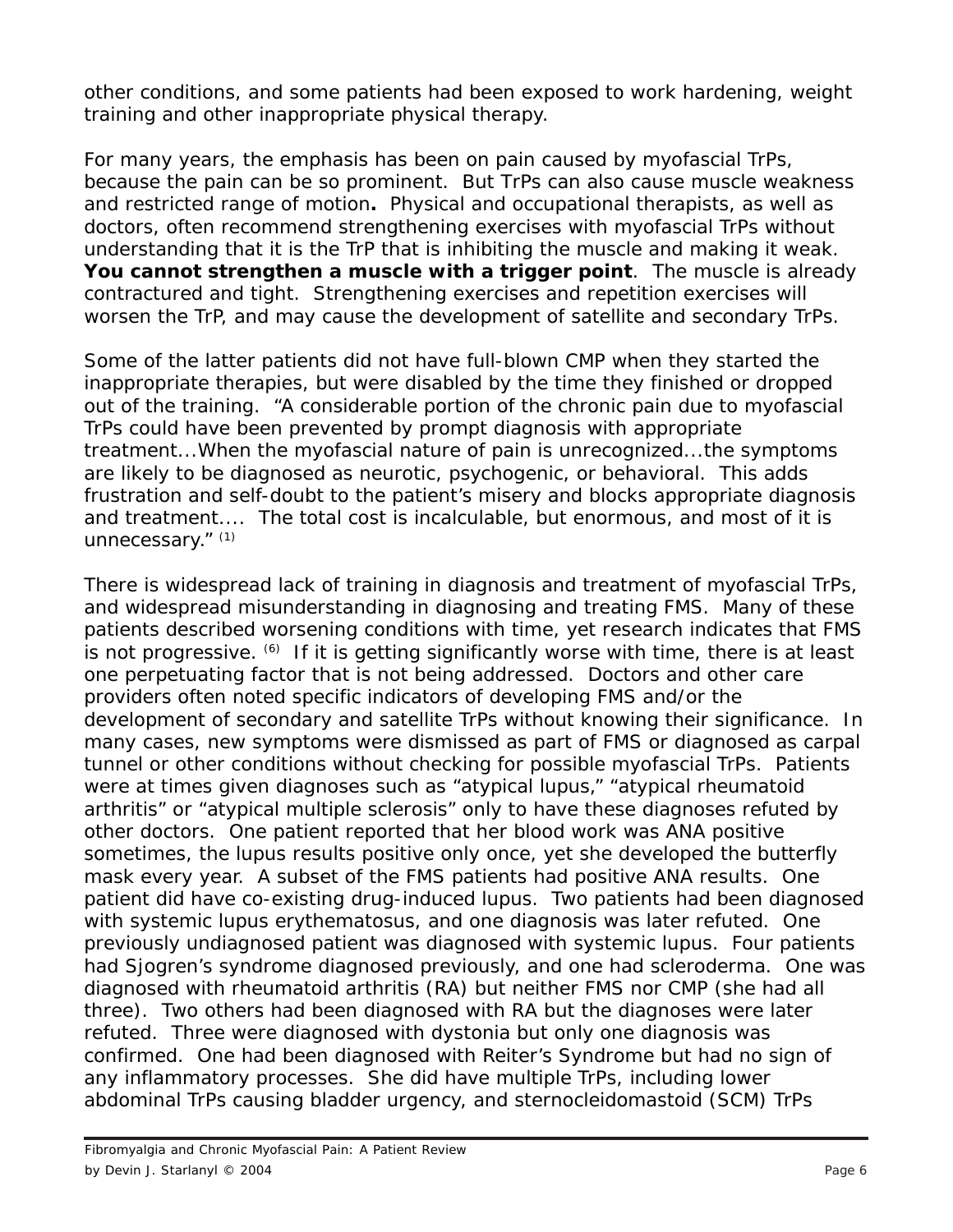causing eye dysfunction. One patient was diagnosed with ankylosing spondylitis and this was confirmed. Two were diagnosed with psoriatic arthritis, and one was confirmed and one did not have any form of arthritis. Three may have had postpolio syndrome as well as FMS and TrPs. There was one case of benign monoclonal gammopathy. One patient had been diagnosed with FMS, but instead had facial TrPs perpetuated by Ehlers-Danlos Syndrome. One patient without either FMS or CMP had rhabdomyolosis, possibly drug induced. One patient had depression and a few TrPs.

Many patients came with the diagnosis of FMS but did not have any signs of central sensitization. They did have multiple TrPs, and some had CMP with complex overlapping pain patterns. The areas outside the pain patterns were not painful and had no symptoms. Some patients had bilateral carpal tunnel surgery and some had repeat surgery on the same side, without pain reduction. One patient had 4 back surgeries; including the removed of the tail bone and repair of 3 ruptured discs, a left knee replacement and was waiting for the right to be replaced. There had been no check for TrPs that could be involved in nerve entrapment. When I touched the TrPs involved, the patient recognized the pain pattern. Many patients had had multiple surgeries, and these patients often developed adhesions and scar TrPs.

The central sensitization of FMS can be both *initiated* and *perpetuated* by peripheral pain sensations  $(7)$ , such as those caused by myofascial TrPs. The symptoms of myofascial TrPs can be perpetuated and affected, and sometimes amplified, by the central sensitization and imbalances of FMS. The histories of many of these patients indicated that the presence of myofascial TrPs preceded central sensitization.

Many physicians had not even checked the patients for tender points, but simply ascribed widespread pain automatically to FMS. We are now aware of the central sensitization and abnormal temporal summation pain (wind-up) associated with FMS, as well as widespread pain, fatigue, sleep abnormalities and distress. (7) Research has found that spinal glial cell activation is part of central sensitization, and interstitial swelling can be an integral part of this process. <sup>(8)</sup> Central sensitization may be a central nervous system (CNS) response to an attack, such as that from nerve injury, inflammation, infection or other source. Also interesting is the observation of cellular adhesion molecules in the lumbar spinal cord following peripheral inflammatory stimuli. (8) This may indicate a similar process occurring in the central nervous system similar to the myofascial cellular adhesion in response to mechanical or biochemical trauma. The start of each case of FMS probably has multiple causes. "A combination of multiple, mild impaired responses may lead to more profound physiologic and clinical consequences as compared with a defect in only one system, and could contribute to the symptoms of fibromyalgia." (9) Initiating factors for FMS might even begin before birth. Some patients were illegitimate, or born of otherwise stressed mothers. Research indicates that exposing a developing fetus to stress biochemicals can impair coping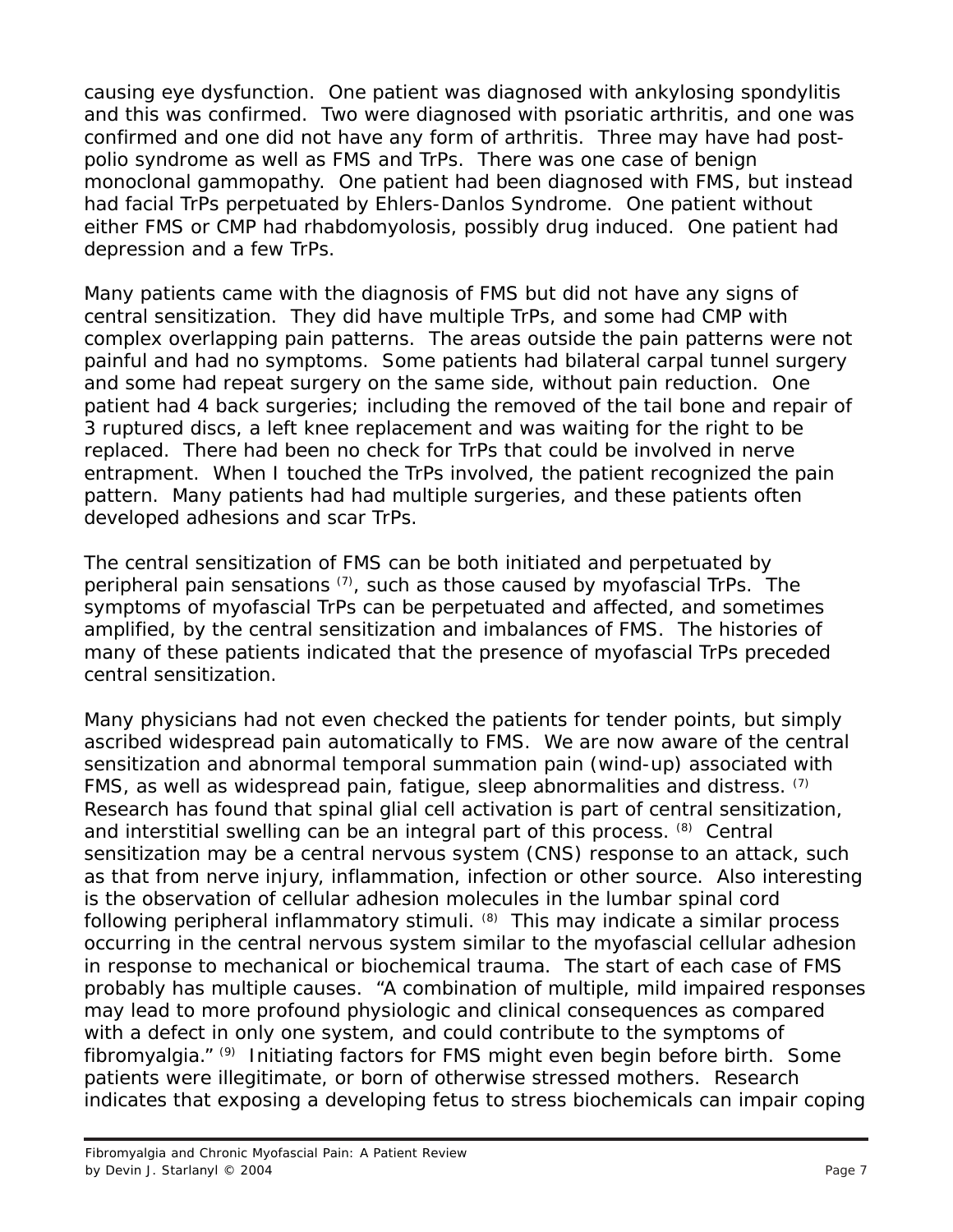and hypothalamus-pituitary-adrenal (HPA) axis regulation after birth. <sup>(10)</sup> These patients often had histories indicating that they were born with sleep dysfunctions, sensitivities, and other problems. One patient was told she was "born with arthritis," although she did not have rheumatoid arthritis. Some patients started with TrPs, some with central sensitization. Sometimes trauma of acute or repetitive nature caused both simultaneously, although in acute cases it often took the TrPs a while to surface as the patient started to move.

No two FMS patients are alike. They don't even all share the same pain processing dysfunctions. (11) Each patient is a unique individual, with unique needs, and must be so treated. Yet many patients had been placed in arthritis classes and rehabilitation programs that showed no understanding of the basic neurohormonal imbalances of FMS. Co-existing conditions were not sought nor identified in many cases. "Most of the six million Americans with fibromyalgia have at least one associated syndrome which mandates specialized attention in addition to traditional therapeutic approaches. The successful treatment of fibromyalgiaassociated syndromes improves the symptoms, quality of life, and prognosis of fibromyalgia." (12) For example, although many patients were diagnosed with FMS and FMS is associated with HPA-axis dysfunction and HPA-axis dysfunction is associated with insulin resistance (13), these patients were not checked for insulin resistance, in spite of abdominal obesity, high cholesterol, craving for carbohydrates, and hypoglycemic symptoms. (13) What I had considered the FMS belly fat pad at the start of the patient interview process seems to be, on retrospect, linked to insulin resistance.

Some patients with multiple myofascial TrPs were denied any treatment or adequate treatment for pain because they did not have 11 of 18 tender points indicative of FMS. Their doctors did not recognize myofascial TrPs. They thought erroneously that trigger points were part of fibromyalgia, and much of the literature reflects that lack of knowledge. Research indicates that patients who do not yet have the 11 of 18 tender points may benefit from *aggressive* pain control to *prevent* further central sensitization. <sup>(14)</sup> Some of these patients developed FMS that might have been prevented had they only received adequate care. Some doctors tested for pain on areas that were not part of the accepted FMS tender point diagram and pressed myofascial TrPs instead. When the patients reacted, they were accused of malingering.

CMP in this review is not defined by specific time limits, due to the nature of the formation of myofascial TrPs. I do not believe that chronicity can be defined as simply a function of time. For example, one patient had multiple TrPs, occurring in three quadrants, and had no perpetuating factors. She had had TrP pattern pain for over two years. She came with a diagnosis of FMS. The TrPs were not associated, each being the result of individual falls or other physical trauma. There were no signs of tissue change. I did not consider her to have chronic myofascial pain, nor even chronic myofascial TrPs. She certainly didn't have FMS. What she had was chronic misdiagnosed and untreated TrPs. With a diagnosis and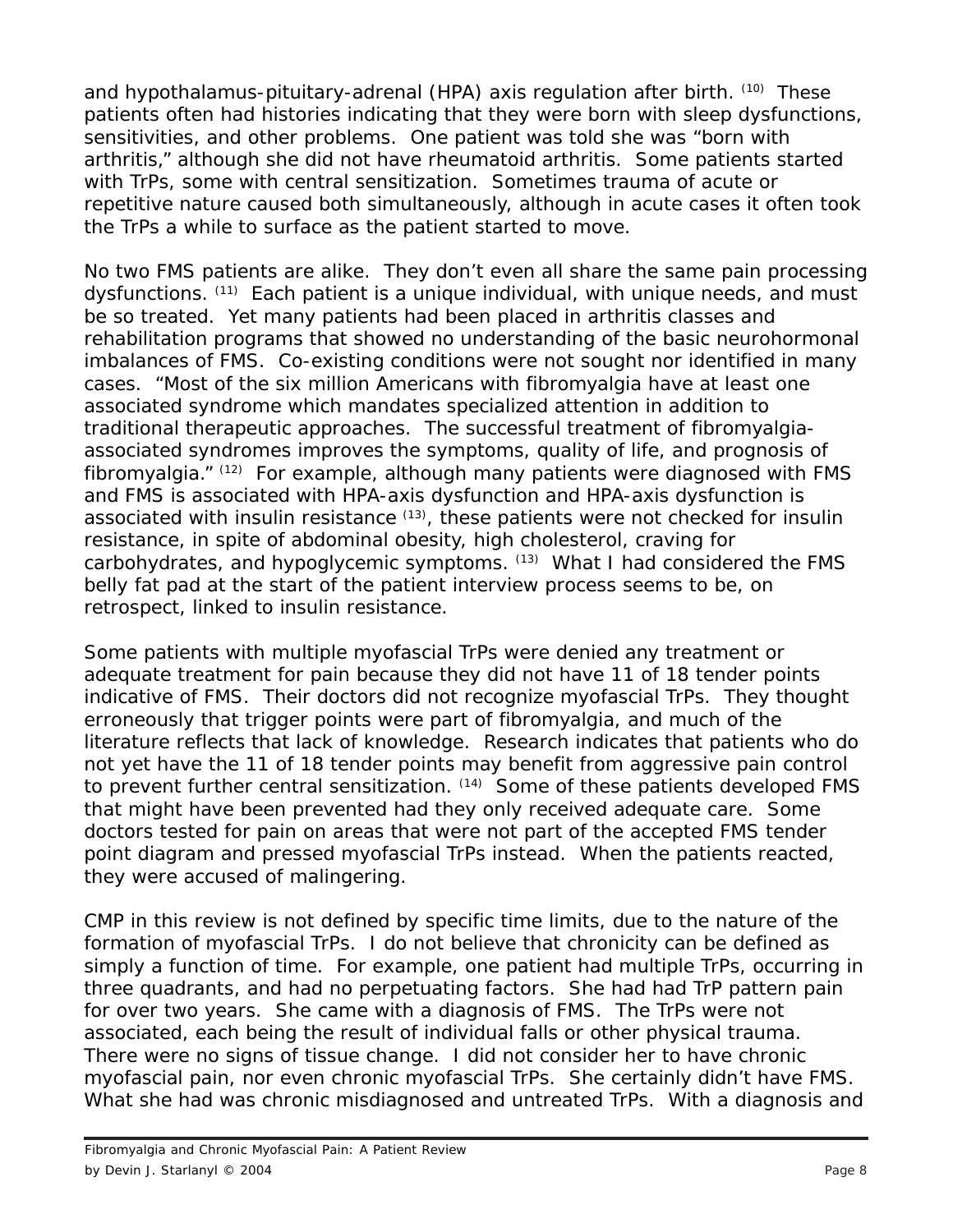proper treatment, she was fine within weeks. Multiple TrPs can arise bodywide in a trauma case, but if they are promptly treated and the patient has no perpetuating factors and the TrPs are diagnosed and treated properly, there is no development of CMP.

The most common symptom reported was post-nasal drip. Of the 189 patients with FMS, CMP or both, 189 reported this symptom. This result was unexpected. In 1992, an article linked chronic rhinitis to FMS. (15) This team studied 47 consecutive patients with allergic rhinitis in a general allergy clinic, and found congestion in 91%, rhinitis in 87% and postnasal drip in 83%. Forty-nine percent met the ACR criteria for FMS, and the team concluded: "Rhinitis...is associated with fibromyalgia and may be an underdiagnosed but important causative factor." Yeast or mold sensitivity was reported by 82 patients. One review noted how neurogenic mechanisms can complicate sinusitis. (16) Stimulation of nasal sensory nerves leads to pain and congestion. Pain receptors cause release of substance P, stimulating mucosal defense mechanisms. Sympathetic dysfunction then can cause sinuses to fill and the mucosal lining to thicken. Fibromyalgia is associated with sympathetic hypersensitivity.

On March 23, 2004, at the annual meeting of the American Academy of Allergy, Asthma and Immunology in San Francisco, a paper was presented. A Mayo Clinic team of physicians led by David A. Sherris found that airborne fungi commonly found in the mucus linings of the sinuses can adversely affect individuals prone to chronic sinusitis. These fungi provoke an immune response, which in turn attacks the fungi, resulting in symptoms of chronic sinusitis. Could this immune response provoke central sensitization? The team ran a placebo-controlled, double blind pilot study using Amphotericin-B intranasally. Seventy percent of the linings of the sinus membranes of those patients on the drug decreased in thickness, and the symptoms abated. Approaching chronic sinusitis as an immune disorder creates a different perspective, especially if FMS is part of the picture. And myofascial TrPs can complicate it as well.

Specific head and neck TrPs can cause drippy nose and congestion. Trigger points in the sternocleidomastoid muscles (SCM) alone can cause, among other things, coordination problems, proprioceptor dysfunction, dizziness, imbalance, neck soreness, a swollen glands feeling, runny nose, maxillary sinus congestion, tension headaches, eye problems (tearing, blurred or double vision, inability to raise the upper eyelid, dimming of perceived light intensity), spatial disorientation, postural dizziness, Many patients reported what I call the FMS/MPS sinus syndrome (at the time the questionnaire was developed the term used was MPS rather than the current CMP). At night, as a patient slept on his/her side, the sinus congestion would develop on the side close to the pillow. If they rolled over to the other side, the congestion would move as well. This often resulted in frequent bed position shifts, and the development of worsening SCM TrPs as the head was raised during roll-over. One patient reported face surgery to open sinuses, but associated TrPs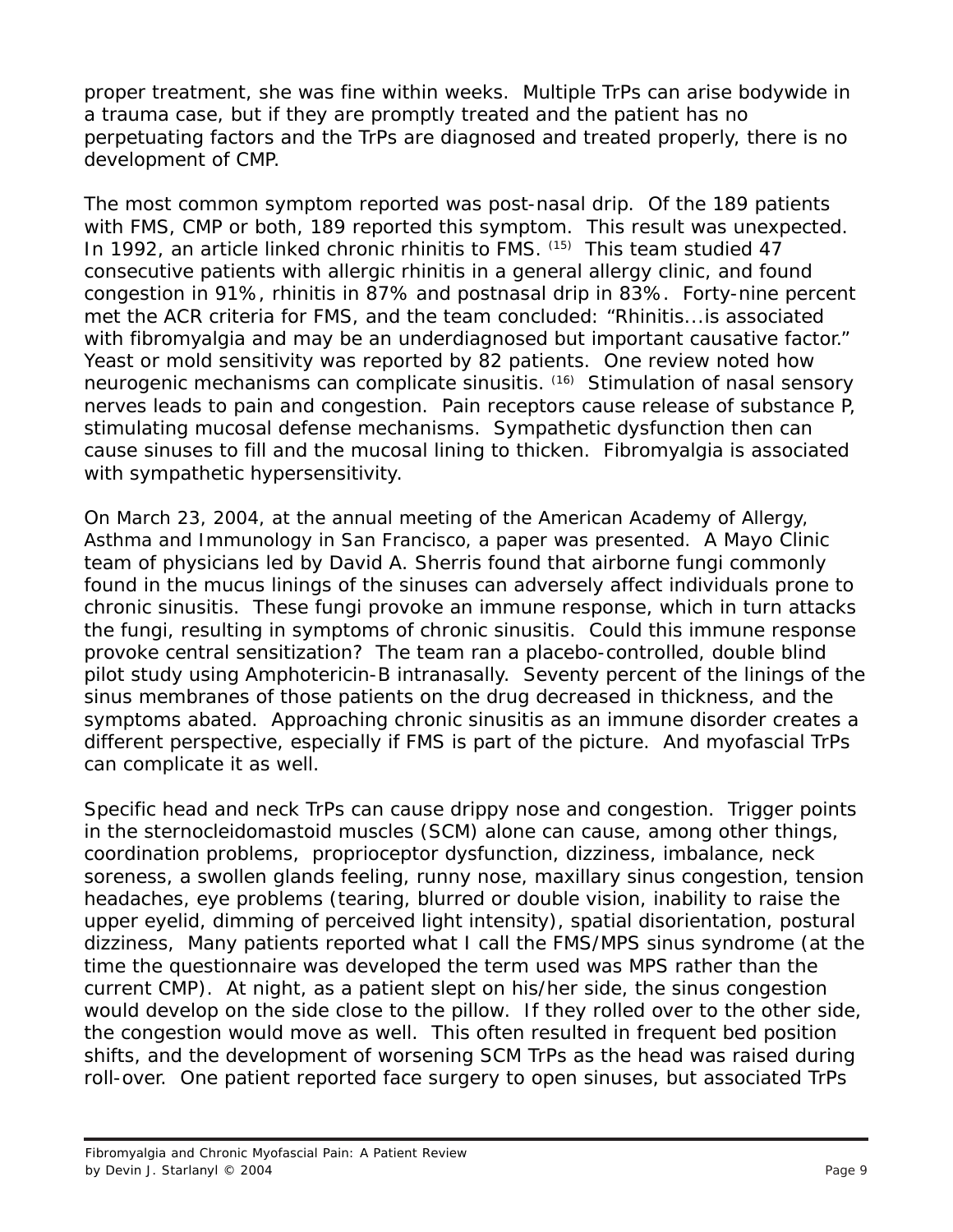were untreated and the patient remained symptomatic until they were treated.

In myofascial pain, local tissue changes are very similar to mechanically induced muscle damage. In acute stages, they are accompanied by edema, and in chronic forms by local fibrosis. (17) Fibrosis or tissue swelling may make it impossible to palpate for TrPs, but if you take an adequate history, check range of motion and look for the patterns of pain and associated symptoms, you will know where the TrPs probably are located. Attachment TrPs often respond well to ice, whereas central TrPs, unless there is nerve entrapment, often respond better to moist heat.  $(1)$  The patient may often recognize the TrP pain patterns. As the patient gets better and perpetuating factors are brought under control, the individual TrPs will appear. This takes time, patience, and endurance, but return of function is the key.

Some TrPs are small, and some are large. It depends on how many contraction knots are in place, as well as how much infiltration of biochemicals and excess fluid are in the area. EMG studies indicate "...in muscles with active TrPs, the muscle starts out fatigued, it fatigues more rapidly, and it becomes exhausted sooner than normal muscles."  $(1 p, 22)$  Exercise programs must reflect this if TrPs are part of the picture. "Myofascial TrPs are aggravated by high histamine levels and active allergies."  $(1 \text{ p105})$  This can be difficult for people who have allergies and have TrPs. Red welts may appear from even gentle bodywork. Antihistamines may help, but patients with FMS and allergies may already be on maximum dosage of antihistamines. The biochemicals entrapped in myofascia and released by successful treatment may temporarily worsen FMS or even cause flare. Bodywork for TrPs may be painful due to hyperalgesia and allodynia due to co-existing FMS, and the effects may be delayed.

One doctor had noted that the patient required a physical therapy stretching and strengthening exercise program. A later comment indicated that the patient reported that the patient had given the physical therapy program her best effort but it did not give her the anticipated help. Some patients dropped out when work hardening and strength training programs caused extreme worsening of undiagnosed TrPs. They were then called noncompliant and in some cases their insurance companies refused to pay for the program, so they went back. They became disabled. Delayed reactions to overworking stressed muscles were common. One patient stated "If I overdo it I pay for it for four days, and the second is the worst."

Therapies such as bodywork and stretching may activate latent TrP. This can be discouraging and frustrating. It's also not uncommon to experience nausea, headaches, and exhaustion after bodywork or TrP injections have moved toxins and wastes from constricted muscles. Patients may need to sleep after a session. The therapy isn't what causes the symptoms, yet this effect had caused many patients to decide that specific therapies or treatments worsened their illness. Any trauma sustained throughout life causes cells and tissues to tend to accumulate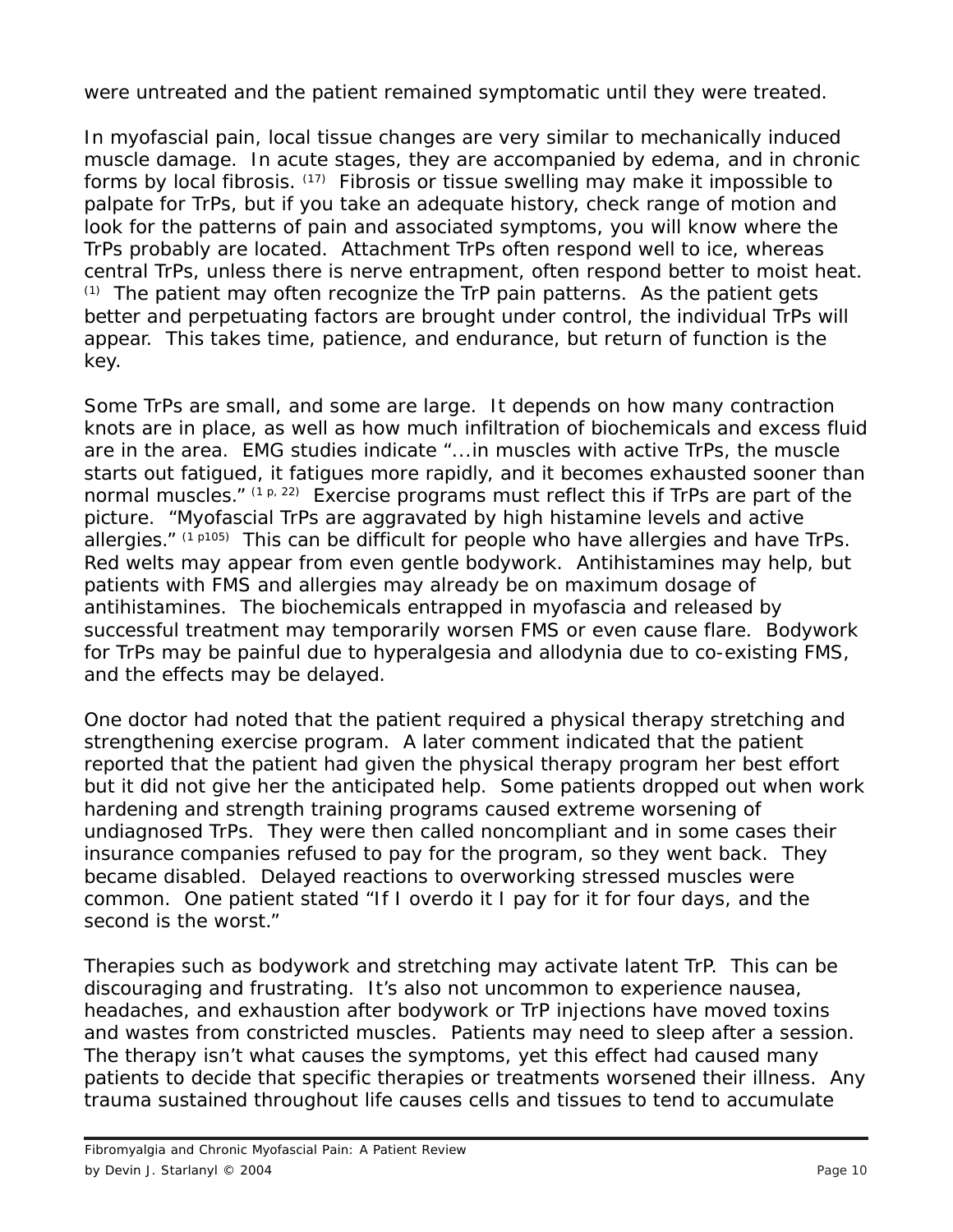substances in abnormal quantities, a phenomenon referred to as "infiltration" in the older literature. Most commonly, such accumulations consist of molecules that are normally present such as triglycerides, glycogen, calcium, uric acid, melanin, and bilirubin. Successful therapies release these substances. The liver and kidneys can handle only so much of the biochemical by-products released during a good bodywork session at one time, so treatments must be paced. Strenuous activity should be restricted in the 2-3 day post-treatment period.  $(1, p 186)$  When TrPs are extremely active, they cause pain even at rest. Trying to force them into action might cause them to contract even more tightly in response, called a rebound contraction.

On review, symptoms seemed to come in clusters in patients, and it was often possible to see the probable pattern of TrP cascades. Patients with allergies causing constant respiratory infections often had nasal congestion, itchy skin, tinnitus, dizziness when turning the head fast, swollen-glands feeling, unexplained toothaches, headache, itchy ears, drooling during sleep, problem with pressure of hats and headbands or glasses, eye and ear dysfunctions, and chronic cough. At times these started with a long or painful session of dental work, or an upper respiratory infection. These patients usually had neck and facial TrPs. TrPs often developed with childhood allergies or chronic runny nose. Some reported massive amounts of dental work with insufficient anesthesia or lack of time during work to stretch. Bite was often corrected without recognizing and correcting TrPs first, so that when TrPs changed, the bite was not corrected.

One patient told me his problems began after dental equilibration about 10 years ago. The stubs of his front teeth had been capped and uncapped several times with no relief of pain. He had multiple facial TrPs. Pain spread to his tongue and hard palate problems developed. Surgery was considered but not done. Tightness spread to his shoulders, trunk and finally encompassed his whole body. Many patients reported similar symptom progression, with frequent tonsil and ear infections in childhood resulting in multiple antibiotic use. These patients often developed frequent candida infections. Irritable bowel often developed after antibiotic use, infection or food sensitivity, and then was perpetuated by abdominal and pelvic floor TrPs. Frequently, another antibiotic was given to stop the diarrhea that may have resulted from abdominal TrPs. Bloating and nausea were often tied to upper abdominal TrPs as well as abdominal TrPs. Irritable bladder was often part of the picture, as was vaginismus, and some patients developed stress incontinence. This incontinence was sometimes reversible with myotherapy, even when the patient had had incontinence for over 10 years.

In one case, scar TrP injection relieved both incontinence and urinary urgency. The patient had been diagnosed with interstitial cystitis (IC). After proper treatment, she still had TrPs and FMS, but her urinary symptoms were gone. "Referred pain and motor activity to the pelvic floor muscles (sphincters), as well as to the pelvic organs, can be the sole cause of IC, IPP, and irritative voiding dysfunction..." (18) Many patients (male and female) had developed sexual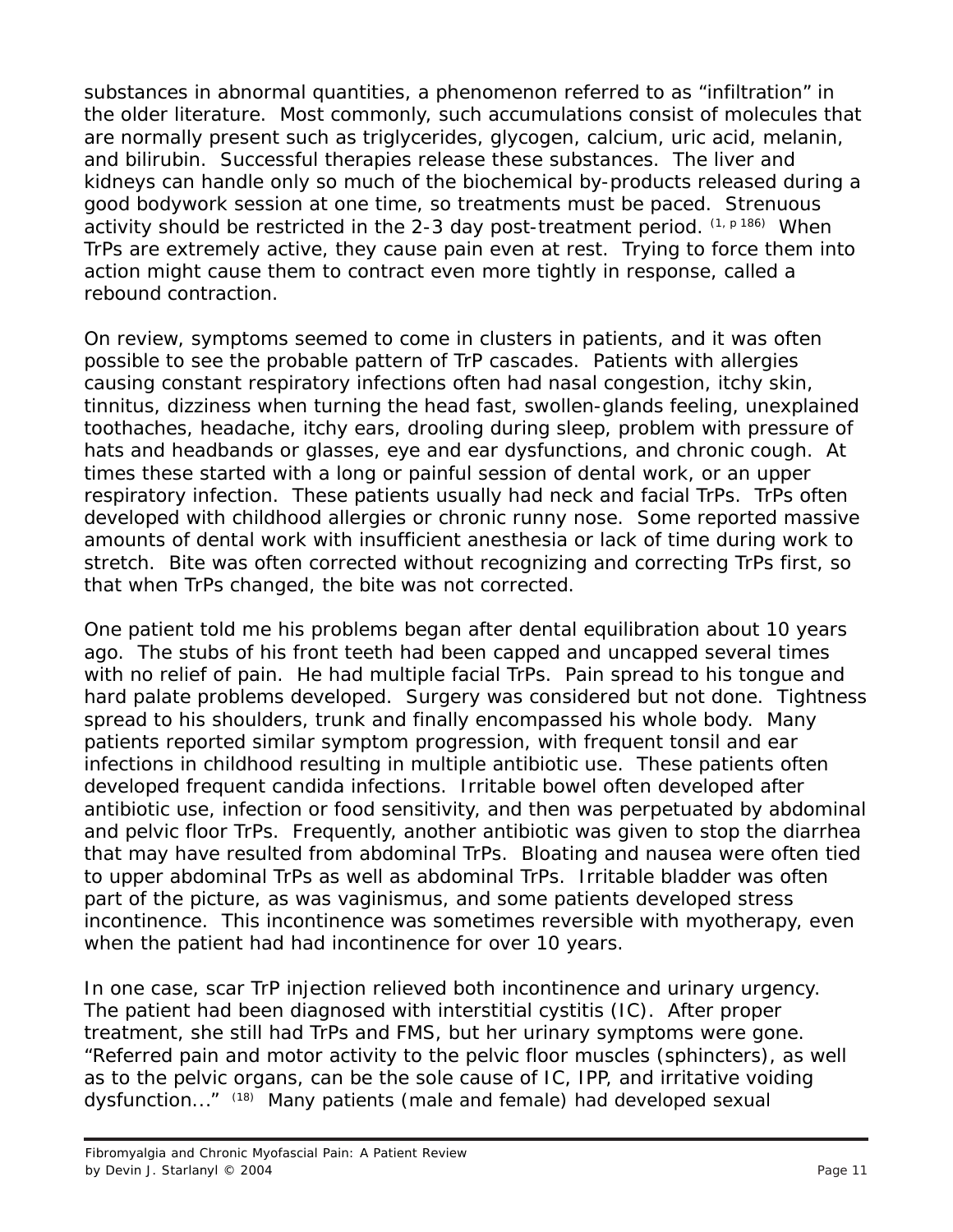dysfunction, and this was often relieved by appropriate TrP therapy.

Many women started TrP pain with their first menses. The pain eventually spread down the legs and up the back. Satellite and secondary TrPs were present in these areas. Some woman started TrP pain with a pregnancy. One woman and two men developed chronic pain after massive doses of steroids for other conditions. Several men had back injuries from lifting and developed spreading pain that eventually included prostadynia. This pain was reversed by TrP therapy. In one case, the pain had been disabling. In another, it had been severe for over five years.

Patients reported fibroadenoma, lipomas, fibroids and cysts (dermoid and ovarian), overgrown hair and raised scars. They reported scarring from minor injuries, and fragile skin along the cuticle. The cuticle itself is often overgrown and thick. One had bleeding fingers from "easy work" filing a card catalogue. Many of these patients also reported thick secretions including saliva, mucus, eyelashes stuck together when they woke up, difficulty cleansing themselves after bowel movements, difficulty getting mucus stuck on eyeglasses, etc.

Cognitive deficits reported included short-term and long-term memory impairment, difficulty getting out known words especially nouns and pronouns or nouns and names, difficulty multitasking, difficulty doing tasks in sequence, hearing sounds coming from a different direction than which they issued, inability to tolerate stimuli such as a crowd or mall or movie, directional disorientation, spatial disorientation, spelling difficulty, inability to recognize familiar surroundings, typing or writing words with letters in improper order, trouble concentrating, confusional states, and a fugue-like state. The latter could occur during a conversation, or during a simple task such as putting on socks in the morning. One sock would be on, and then the person would sit and stare into space until something would jog them back into motion, or their brain caught up processing. Often, as patients improved, they became aware of shifting into the fugue state and could make a successful deliberate shift from it. Of all the symptoms, including pain, the cognitive deficits were most often considered as the most life-disruptive. Ten patients referred to brain "storms." This symptom was not part of the questions. These referred to states of hypersensitivity and were described as "brain frenzy" or the sense of a hyperactive and out-of-control brain that could not slow down to normal. One called it "warp speed." This often occurred at night when they were trying to get to sleep. Some patients called these "adrenalin surges." Some patients reported syncope, and some had documented seizure states or seizurelike states. These occurred more frequently (or only) when the pain was more intense.

Many patients reported amplification of pain and other sensations, hyperalgesia, allodynia, amplifications of dysfunctions including those of the autonomic nervous system, proprioception and mechanoreception. Many indicated what now would be called interoception dysfunctions. (19) Myofascial TrPs can cause peripheral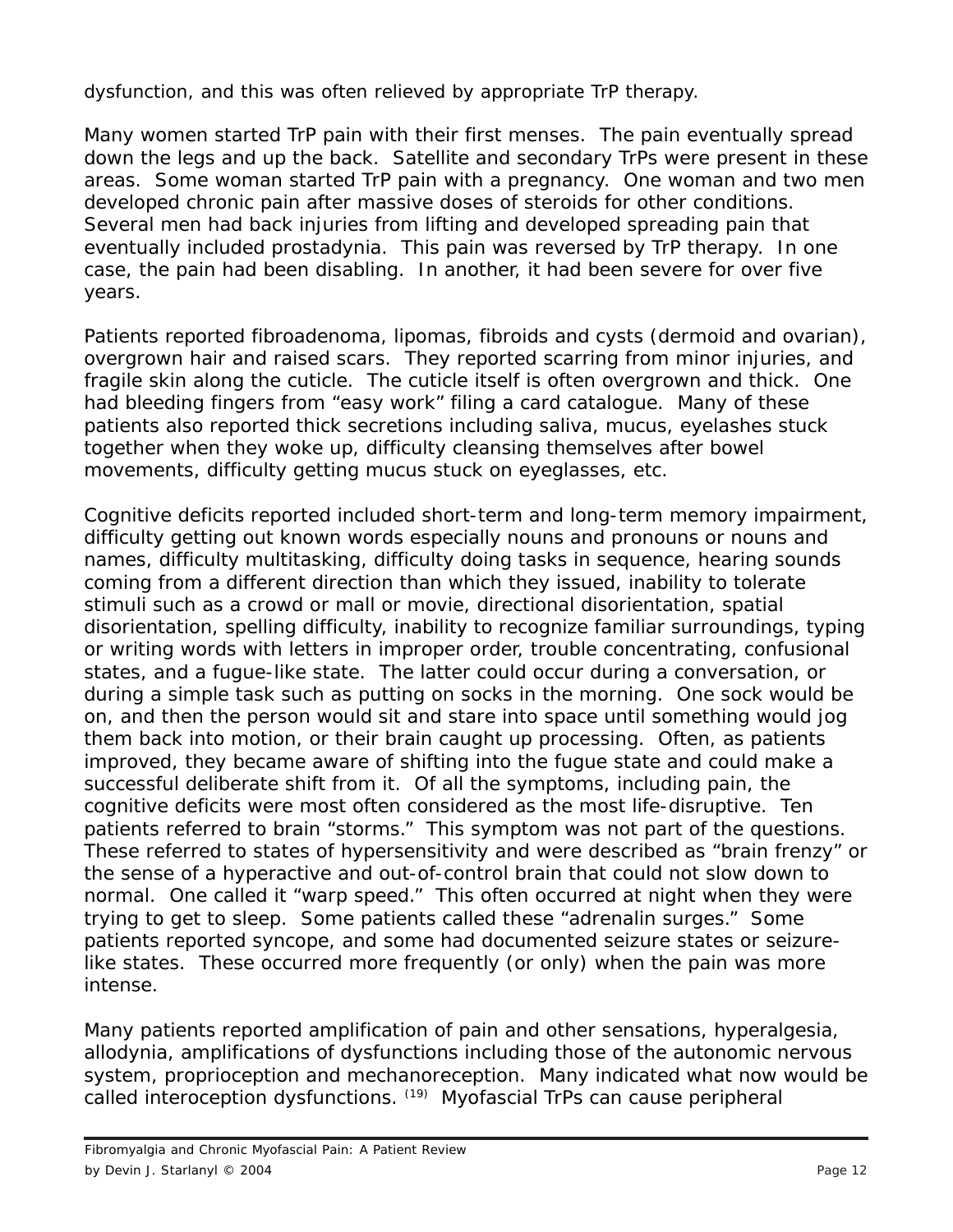nociceptive perpetuation of central sensitization, proprioceptive and autonomic concomitants, and I believe that either or both FMS and CMP may be involved in interoceptive dysfunctions. Although the SCM TrPs are often associated with proprioceptive dysfunction, I have observed that in many other muscles TrPs may also be involved. For example, medial pterygoid and other TRPs may be associated with frequent biting of the inner cheek. This problem was often mentioned. It often seemed as if the patient did not know where the teeth were in relation to the cheek. Others described frequent inadvertent biting of the tongue. Several TrPs were active in the area, and they were all treated successfully, and the problem disappeared. Patients with multiple pelvic floor TrPs reported problems cleansing themselves after bowel movement and urination. Others described itches that they could not quite locate, and they often spent much time trying to figure out the origin of the itch. If the itch source could be found, it often responded to an ice compress. Several patients had what they called permanent goose bumps on their upper arms, and a few had them on their outer thighs as well. This pilomotor response can be secondary to myofascial TrPs. (1) Several reported unexplained episodes of syncope. Some of these patients had Neurally Mediated Hypotension, and some had Metabolic Syndrome, but some did not. Fugue states similar to petit mal seizures were not uncommon. It was as if the brain had to catch up processing and took a time out. This could occur midconversation. Several patients reported sensory distortions and spatial disorientations. These included difficulty hearing over the phone, altered taste of specific foods, unusual response to specific tactile textures and vibrations, inability to differentiate right from left, or mistaking the directional origin of a sound.

There seemed to be a subset of patients with FMS who were tall and thin, but I could not find a meaningful specific common pattern among their symptoms. There was also a subset of FMS patients who were paradoxically stimulated by diphenhydramine, nortriptyline hydrochloride, paroxetine hydrochloride and venlaxifine hydrochloride. If one of these medications stimulated them, they were likely to be stimulated by the others. Family members who also had FMS, when information was available, usually had the same pattern.

Patients often recognized the term environmental sensitivity. Both electromagnetic hypersensitivity (developing health symptoms due to exposure of environmental electromagnetic fields) and electromagnetic sensibility (the ability to perceive electric and electromagnetic exposure) have been scientifically documented. (20) People with electromagnetic sensibility do not necessarily have electromagnetic hypersensitivity. Reports of symptoms varied, including affecting watches (stopping them or affecting the timing), ability to hear dog whistles, ability to hear aurora or infrasound, stopping clocks in cars, draining phone batteries, hearing florescent lights, hearing electricity, feeling electricity. Some reported that their brains seemed to be "wound up" by electrical storms, the full moon, aurora, wind (especially Mistral, Coen, Santa Anna, etc.), solar flares and coronal mass ejections. Some reported empathic or psychic sense, or sixth sense. Others reported affecting street lights, VCRs, computers, or other electronic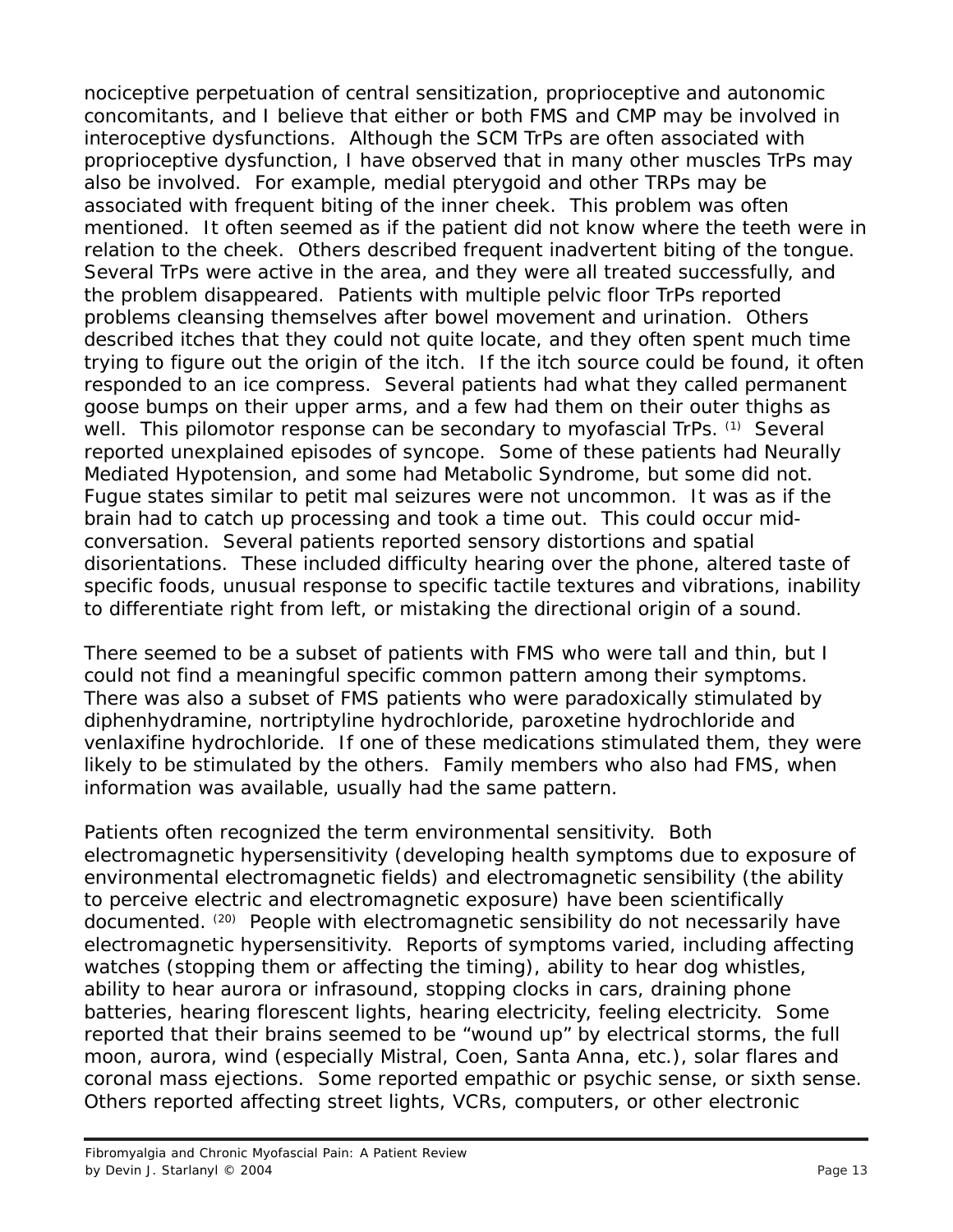devices. This symptom was one of the least reported to their doctors. I have no proof that these are related to CNS hyperalgesia and allodynia of FMS and altered sympathetic activity. One review indicated that electrical fields can have greater effect on neural tissue "...in conditions where field sensitivity is enhanced." (21) Biofields, including electromagnetic fields, affect the structural extracellular matrix (ECM) proteins. (22) Many patients described these symptoms as worsening in times of heightened pain or anger. With the rapid weight fluctuations and interstitial swelling reported by many of these patients, there are many potential variables. There is much we do not yet know about the interactions between biofields at the cellular membrane level. We do know that exposing the human head to a specific electromagnetic field can alter pain sensitivity and other sensory parameters.  $(23)$  It is clear that we need more research in this field, but for this to happen patients must be able to trust their care providers. Right now they are not being believed about even the more common and well-known FMS and CMP symptoms.

Many patients reported thermoregulatory difficulties and symptoms of interrupted peripheral circulation and/or microcirculation dysfunction. Many developed typical cold spots, especially on the buttocks or thighs. Some patients were afraid to yawn because their necks went into spasm or their jaws locked.

Subsets of FMS and CMP patients may be like Venn diagrams, overlapping. It is still important to define them, or attempt to do so, because the subsets may offer clues as to possible effective treatment regimens. This starts with listening to the patient, knowing what to ask, and knowing what to look for. After one interview of a patient and her spouse, one woman said, "My husband wants to know how you already know so much about me!" After I described a fugue state, one man asked, "How do you know so much about what goes on in my bedroom?" I am not psychic. I knew what to look for and what to ask, because I listened and I believed and tried to find out why.

A child with chronic lack of restorative sleep needs attention. A child with growing pains needs attention. Trauma patients need adequate treatment of pain, and adequate follow up on soft tissue injuries including range of motion studies. One woman with menstrual cramps so severe she was losing consciousness was told by her doctor there was nothing he could do. She needed to find a way to keep busy and get her mind of fit. One woman with incapacitating headaches was told by her nurse practitioner, "Go home, honey. Keep busy, be happy. Find yourself a good man. Have a baby." One construction worker was called a wimp by his boss, and then told by his doctor to work more hours so that he would get tired enough to sleep.

Fibromyalgia may be a major dysfunction in the CNS, and a myofascial trigger point may be a major dysfunction at the motor end plate, but my observation is that the main problem is a major dysfunction in the medical care system. Inattention to these "invisible" conditions often results in depression, disability and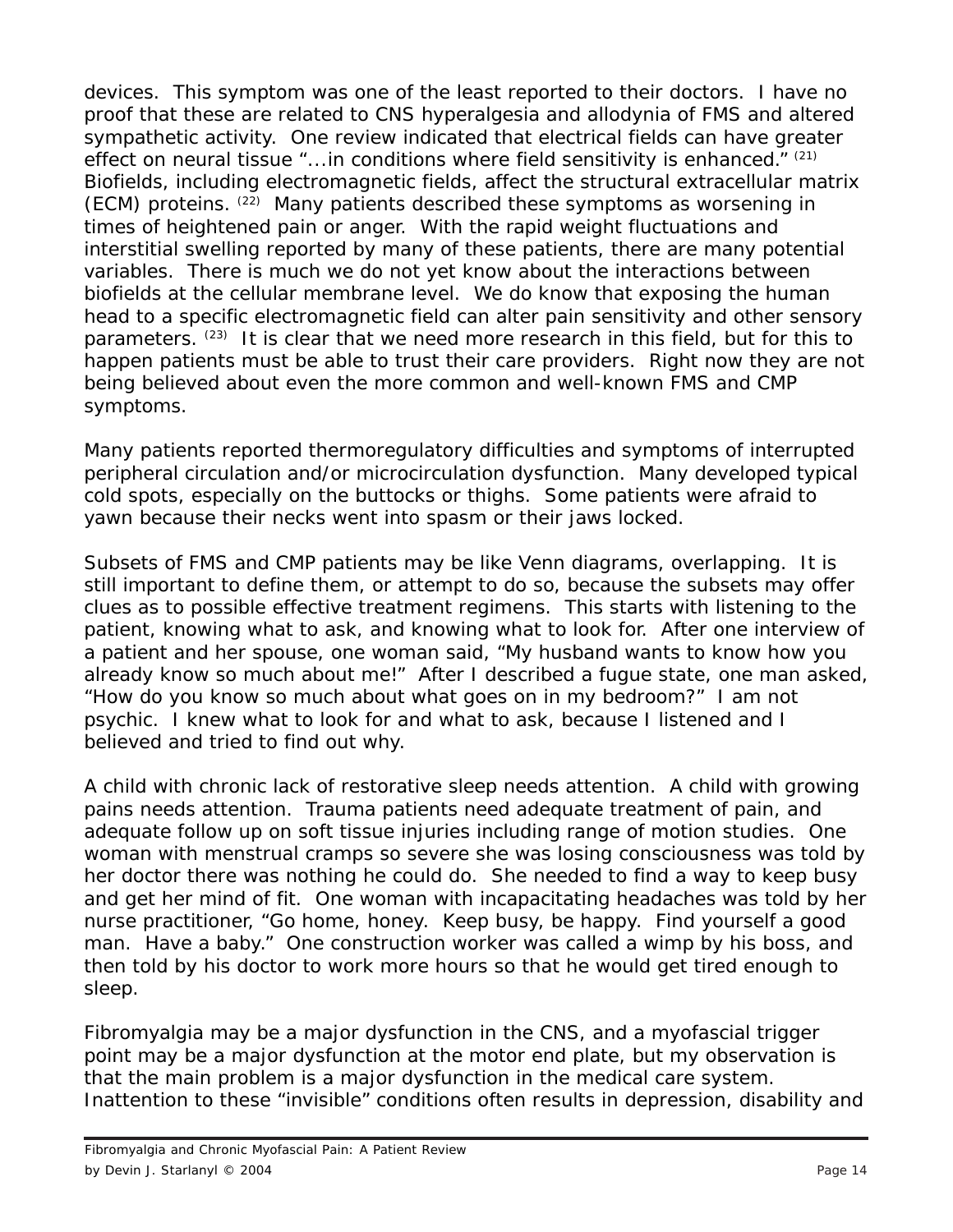even suicide. The costs are high. It is essential that doctors and other care providers, including insurance providers, are adequately trained concerning myofascial TrPs and FMS. Chronic myofascial pain, like central sensitization, is often iatrogenic. Many cases of chronic pain may be preventable.

Developing central sensitization can often be halted by recognizing signs and symptoms, identifying initiating and perpetuating factors and bringing them under control. Patients often develop CMP because their doctors don't recognize single TrPs and treat them promptly, and they don't identify and control perpetuating factors.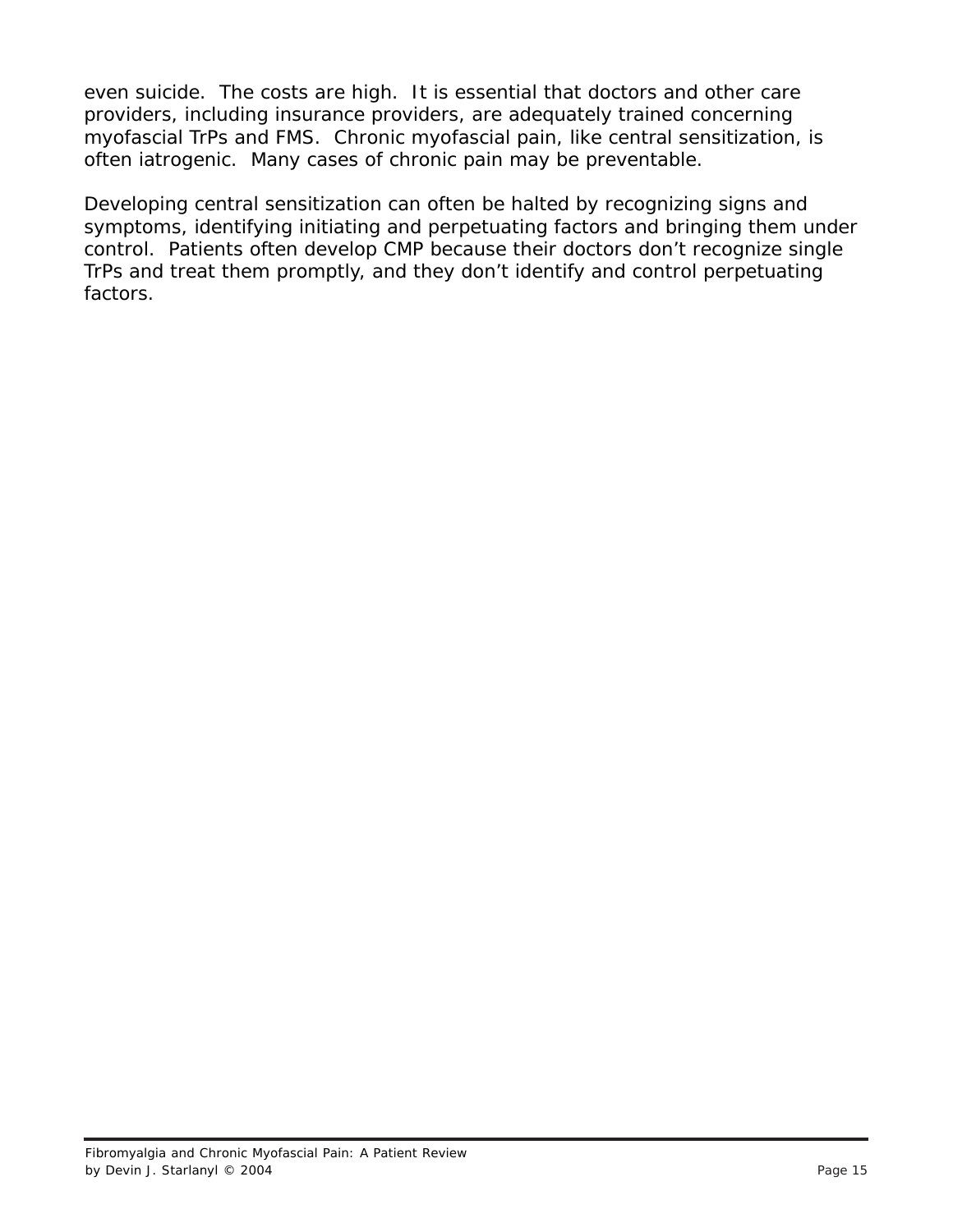## **References**

1. Simons DG, Travell JG, Simons LS. *"Myofascial Pain and Dysfunction: The Trigger Point Manual", vol I, edition 2*. Baltimore, MD: Williams and Wilkins;1999.

2. Simons DG. 1999. Diagnostic criteria of myofascial pain caused by trigger points. *J Musculoskel Pain* 7:111-120.

3. Wolfe F, Smythe HA, Yunus MB et al. 1990. The American College of Rheumatology 1990 Criteria for the Classification of Fibromyalgia. Report of the Multicenter Criteria Committee. *Arthritis Rheum* 33(2):160-72.

4. Staud R. 2004. Fibromyalgia pain: do we know the source? *Curr Opin Rheumatol* 16(2):157-63.

5. Lentz, MJ, Landis CA, Rothermel J, Shaver JL. 1999. Effects of selective slow wave sleep disruption on musculoskeletal pain and fatigue in middle aged women. *J Rheumatol* 26:1586-92.

6. Wolfe F, Anderson J, Harkness D, Bennett RM, Caro XJ, Goldenberg DL, Russell IJ, Yunus MB. 1997. Health status and disease severity of fibromyalgia: results of a six-center longitudinal study. *Arthritis Rheum* 40(9):1571-1579.

7. Staud R. 2002. Evidence of involvement of central neural mechanisms in generating fibromyalgia pain. *Curr Rheumatol Rep* 4(4):299-305.

8. DeLeo JA, Tanga FY, Tawfik VL. 2004. Neuroimmune activation and neuroinflammation in chronic pain and opioid tolerance/hyperalgesia. *Neuroscientist* 10(1):40-52.

9. Adler GK, Manfredsdottir VF, Creskoff KW. 2002. Neuroendocrine abnormalities in fibromyalgia. *Curr Pain Headache Rep* 6(4):289-98.

10. Weinstock M. 1997. Does prenatal stress impair coping and regulation of hypothalamic-pituitary-adrenal axis? *Neurosci Biobehav Rev* 21(1):1-10.

11. Sorensen J, Bengtsson A, Ahlner J, Henriksson KG, Ekselius L, Bengtsson M. 1997. Fibromyalgia –are there different mechanisms in the processing of pain? A double blind crossover comparison of analgesic drugs. *J Rheumatol* 24(8):1615- 1621.

12. Silver DS, Wallace DJ. 2002. The management of fibromyalgia-associated syndromes. *Rheum Dis Clin North Am* 28(2):405-17.